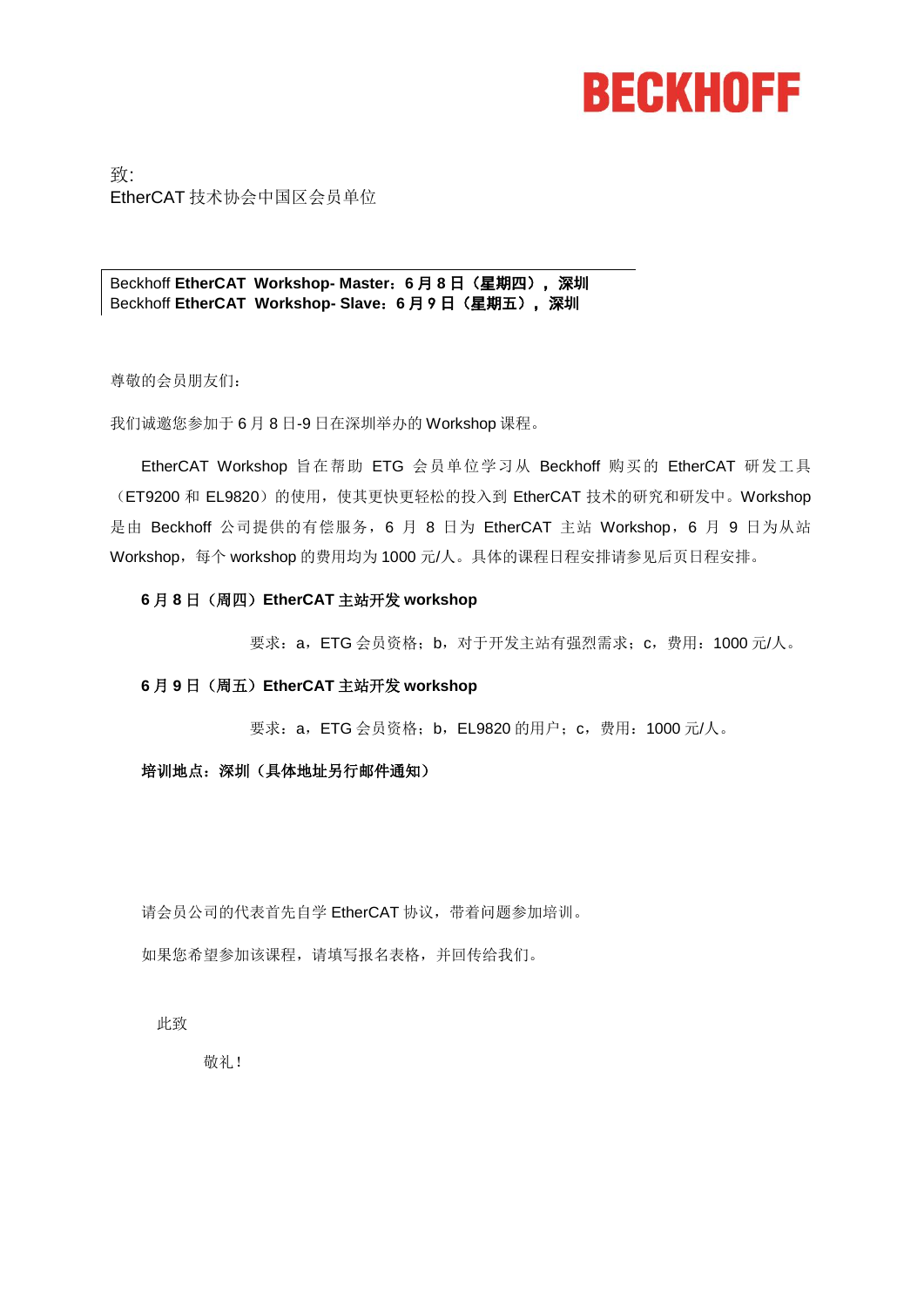# **BECKHOFF**

#### Beckhoff **EtherCAT Workshop**- **Master**

#### **2017** 年 **6** 月 **8** 日,星期四

#### *09:30* 签到

- *09:45* 1. EtherCAT control system architechure
	- a) EtherCAT Configuration Tool
	- b) EtherCAT Master drive
	- c) EtherCAT Network Information(XML file, ETG2100)
	- d) EtherCAT master classes(ETG 1500)
	- 2. EtherCAT communication Timing(ETG 1020)
		- a) Free Run
		- b) Synchronized to Output Event( or Input Event)
		- c) Synchronized to DC SyncSignal
- *12:00* 午餐
- *13:30* 3. EtherCAT Network Configuration
	- d) EtherCAT slave information file(ETG2000)
	- e) PDO mapping and assignment (SM configuration)
	- f)FMMU usage
	- g) Cyclic frame organizing
	- 4. EtherCAT state machine
		- a) EtherCAT network startup
		- b) EtherCAT initialization commands per slave device
	- 5. EtherCAT mailbox communication
		- a) CANapplication Over EtherCAT

## Beckhoff **EtherCAT Workshop**- **Slave**

## **2017** 年 **6** 月 **9** 日,星期五

- *09:30* 签到
- *09:45* EtherCAT 从站开发 workshop
	- 1. Hardware for EtherCAT
	- 2. Installation TwinCAT 2.10 incl. Driver and EtherCAT protocol
	- 3. TwinCAT (short introduction)
	- 4. Process data interfaces (PDI's):
		- a) 8/16 bit Microcontoller Interface
		- b) 32 bit Parallelinterface
		- c) SPI -Interface
	- 5. PDI Timing

*12:00* 午餐

- *13:30* 6. Slave Sample Source Code
	- 7. EtherCAT Slave Controller (ESC)
	- 8. Network-monitor
	- 9. Device-description-file ( XML File )